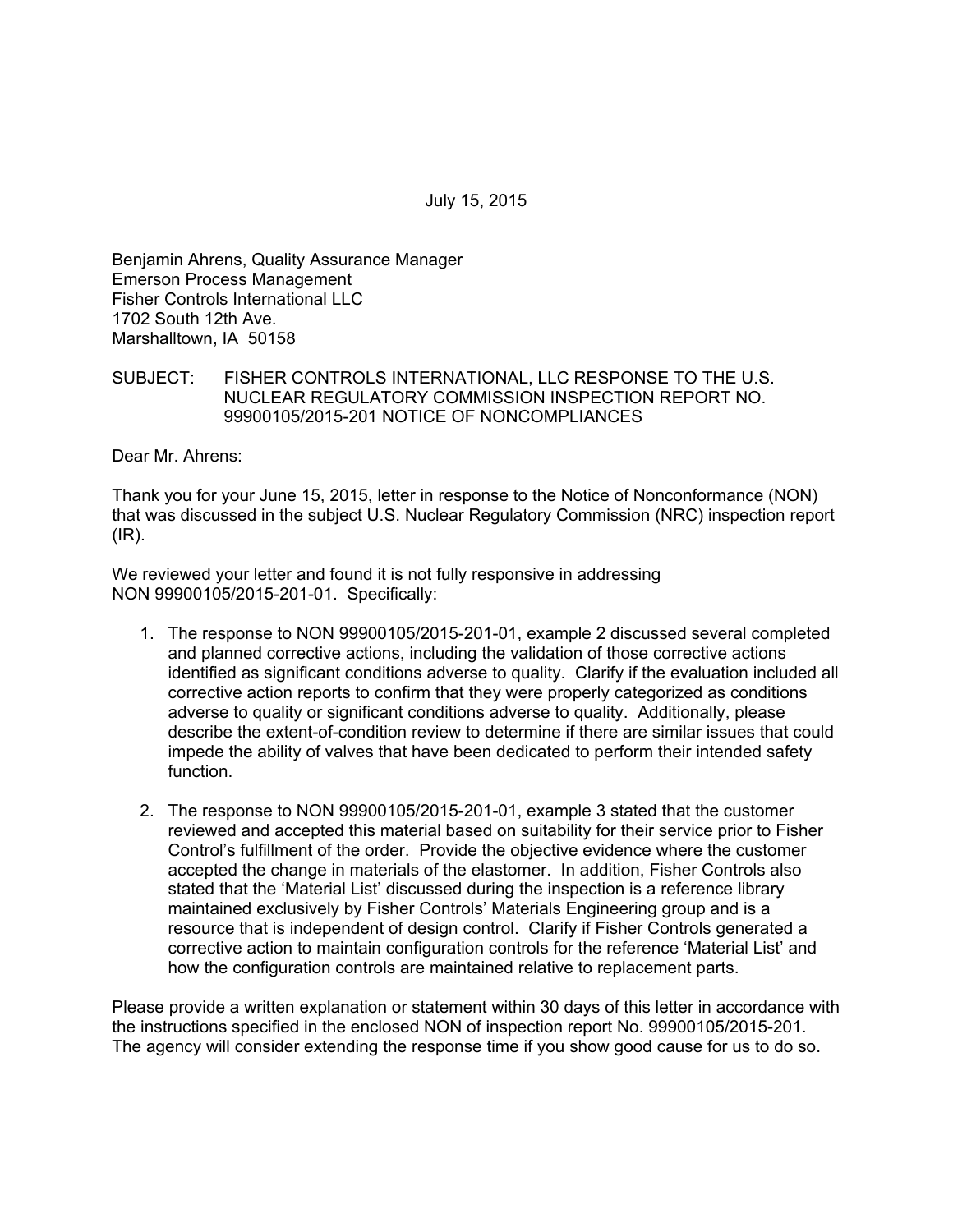# B. Ahrens - 2 -

In accordance with Title 10 of the *Code of Federal Regulations* (10 CFR) 2.390 "Public Inspections, Exemptions, Requests for Withholding," of the NRC's "Rules of Practice," a copy of this letter, its enclosure(s), and your response will be made available electronically for public inspection in the NRC Public Document Room or from the NRC's Agencywide Documents Access and Management System, accessible from the NRC Web site at http://www.nrc.gov/reading-rm/adams.html. To the extent possible, your response should not include any personal privacy, proprietary, or safeguards information so that it can be made available to the Public without redaction. If personal privacy or proprietary information is necessary to provide an acceptable response, then please provide a bracketed copy of your response that identifies the information that should be protected and a redacted copy of your response that deletes such information. If you request that such material is withheld from public disclosure, you must specifically identify the portions of your response that you seek to have withheld and provide in detail the bases for your claim (e.g., explain why the disclosure of information will create an unwarranted invasion of personal privacy or provide the information required by 10 CFR 2.390(b) to support a request for withholding confidential commercial or financial information). If safeguards information is necessary to provide an acceptable response, please provide the level of protection described in 10 CFR 73.21 "Protection of Safeguards Information: Performance Requirements."

Please contact Ms. Aixa Belen at 301-415-6263, or via electronic mail at aixa.belen@nrc.gov, if you have any questions or need assistance regarding this matter.

Sincerely,

*/RA/* (PPrescott for)

Edward H. Roach, Chief Mechanical Vendor Inspection Branch Division of Construction Inspection and Operational Programs Office of New Reactors

Docket No.: 99900105